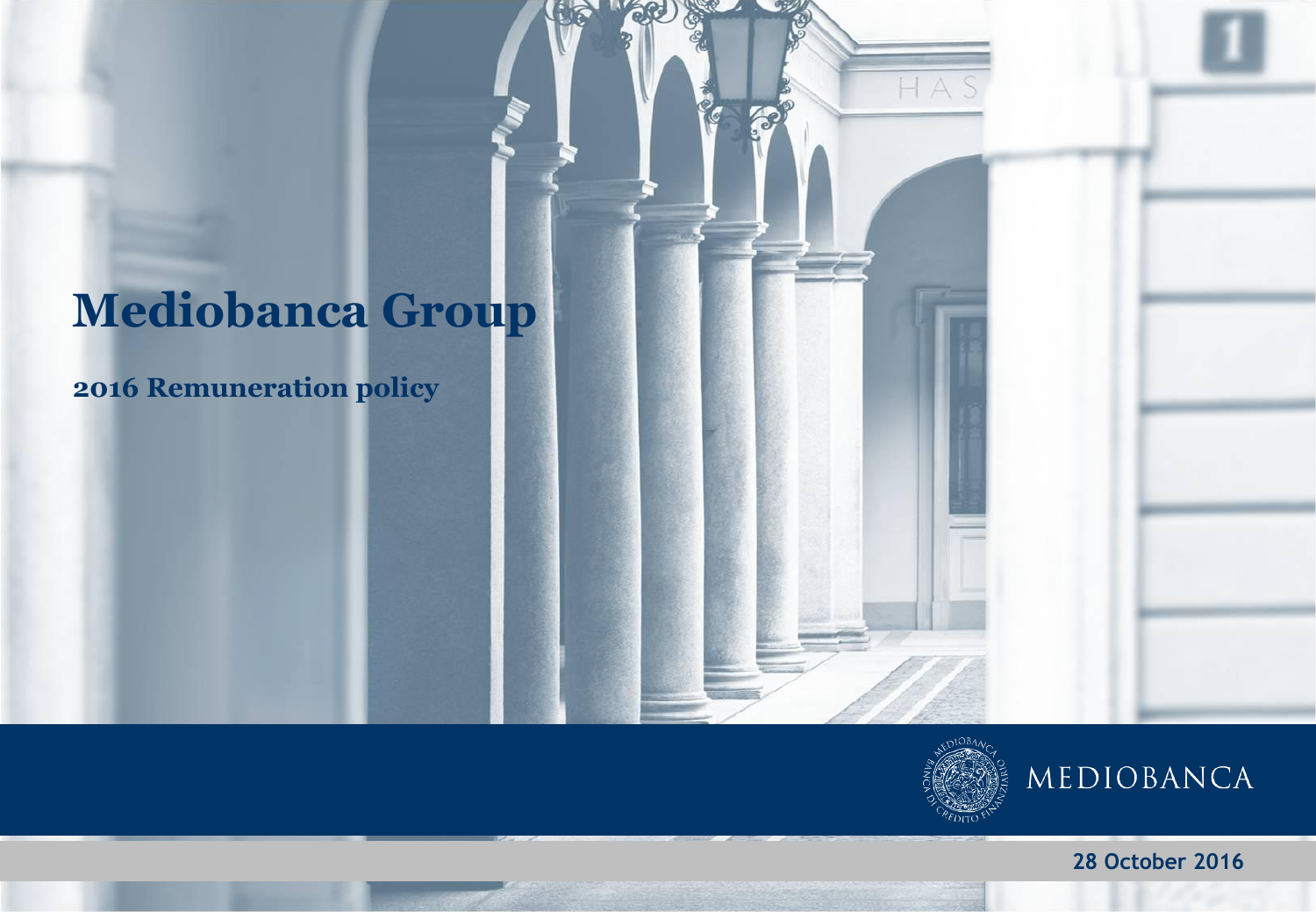## **Executive Summary**



Remuneration Policies aligned to the latest European and Italian sets of rules

- All gateways met
	- Capital and liquidity ratios enhanced as defined in the Risk Appetite Framework
	- Positive Group Gross Operating Profit
- Regulatory Identified staff: representing approx. 2% of the total Group headcount and 11% of the total staff employed by Mediobanca S.p.A.
- CEO and General Manager: scorecard indicators achieved, variable compensation awarded
- Group aligned Remuneration Policy to the latest European and Italian legislation/provisions<sup>1</sup>. In particular with reference to:
	- Governance, metrics and remuneration processes reinforcement
	- Variable remuneration capped at 200% of fixed remuneration
	- Severance: established at 24 months of remuneration capped at  $\epsilon$  5 million gross
	- 5-year deferral period for 60% of variable remuneration for Executive Directors and Top Executives

*Note 1)*

- *European Directive CRD IV came into force on 1 January 2014*
- *European Commission Regulation of 4 March 2014, establishing the procedure for identified staff, based on qualitative and quantitative criteria*
- *Bank of Italy provisions regarding compensation policies and practices, November 2014*
- *EBA Guidelines on Remuneration Policies 21 December 2015, into force on 1 January 2017*

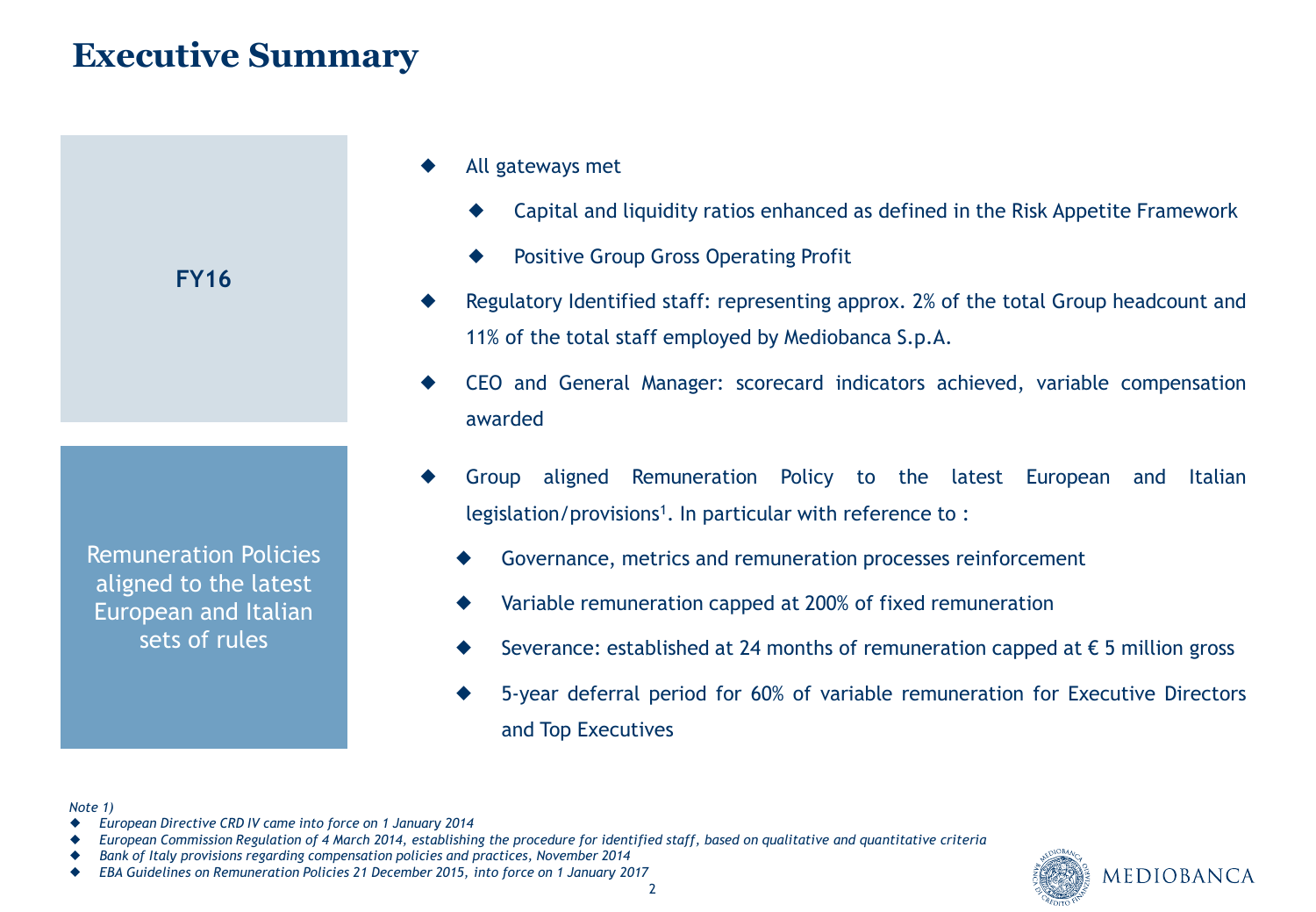## **Governance of Remuneration Process**

| <b>HR</b>                                                                                               | <b>Audit</b>                                      | <b>Accounting</b>                                                                        | <b>Compliance</b>                                                         | <b>Risk Management</b>                                                              |
|---------------------------------------------------------------------------------------------------------|---------------------------------------------------|------------------------------------------------------------------------------------------|---------------------------------------------------------------------------|-------------------------------------------------------------------------------------|
| process owner, governs<br>and controls units to<br>verify the Group's<br>earnings and financial<br>data | reviews data and<br>monitors process<br>adherence | provides data for<br>determining the business<br>areas' performances<br>based on results | evaluates compliance of<br>policy with legal and<br>regulatory frameworks | contributes to<br>establishing metrics to<br>calculate risk adjusted<br>performance |
|                                                                                                         |                                                   |                                                                                          |                                                                           |                                                                                     |

## **Remuneration Committee**

| <b>Member</b>          | <b>Position</b> | Independent |
|------------------------|-----------------|-------------|
| Vanessa Labérenne      | Chairman        | $X^{1,2}$   |
| Maurizio Carfagna      | Member          | $X^{1,2}$   |
| Maurizio Costa         | Member          | $X^{1,2}$   |
| Elisabetta Magistretti | Member          | $x^{1,2}$   |
| Alberto Pecci          | Member          |             |



- Composition: 5 non-executive members of which 83% independent
- Consultative role regarding General Manager, Executive Directors<sup>3</sup> and staff remuneration and retention policies
- Activity
	- Reviews and assesses remuneration proposals and guidelines put forward by the Chief Executive Officer
	- Regularly reviews the adequacy, congruity, adherence and application of remunerations policies
	- Verifies performance achievements
- FY16 main topics
	- Analysis of new regulatory framework and Bank of Italy recommendations
	- Analysis of benchmarks and market practice
	- ◆ Severance evaluation
	- Review of the current internal compensation processes and procedures
	- ◆ Review of the new Remuneration Policy to be approved by the Board of Directors and by shareholders (AGM)



*1) Independent as required in Code of conduct for listed companies.* 

*2) Independent as required by Article 148, para. 3 of Italian Legislative Decree 58/98.*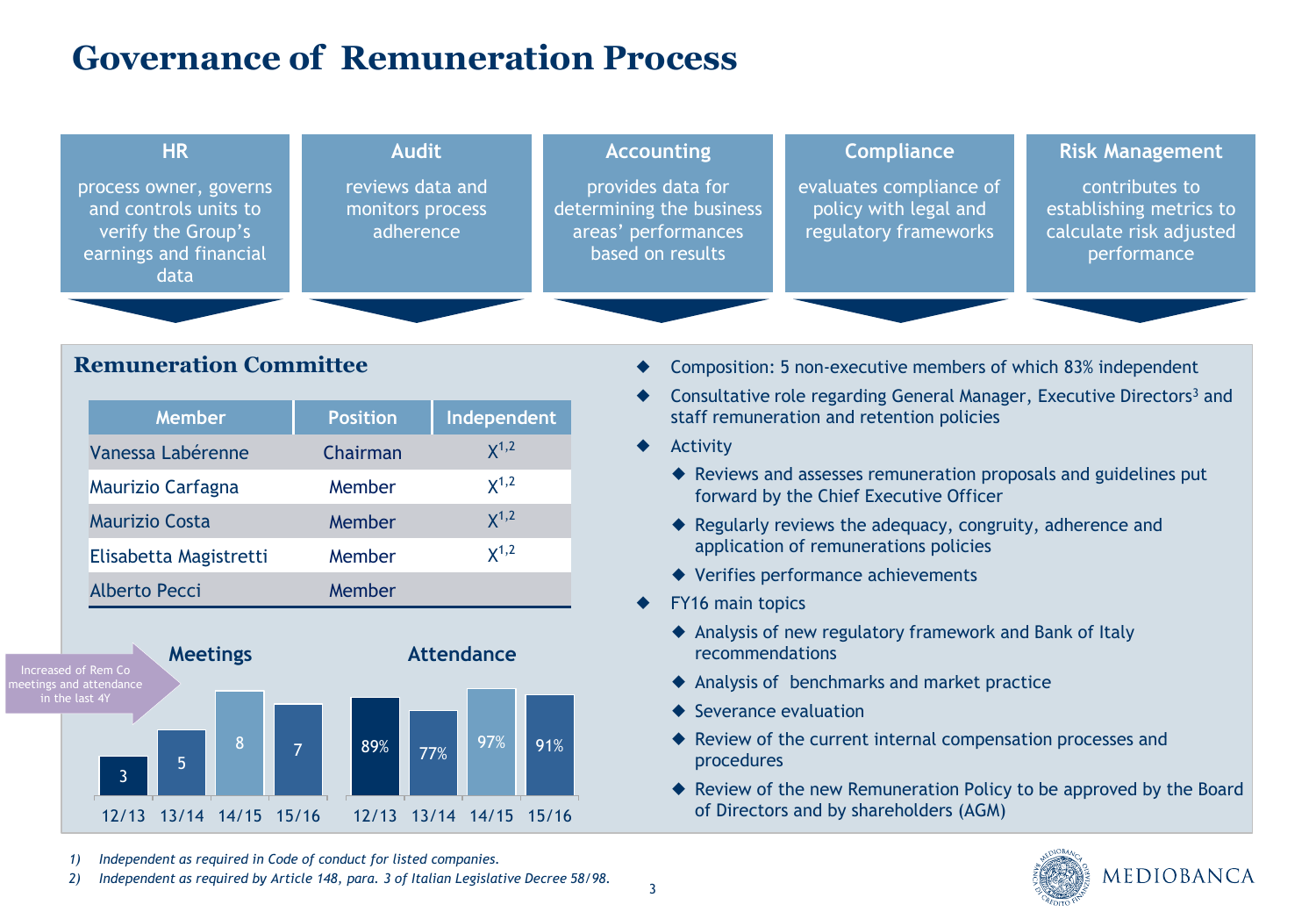## **Remuneration Structure guidelines …**



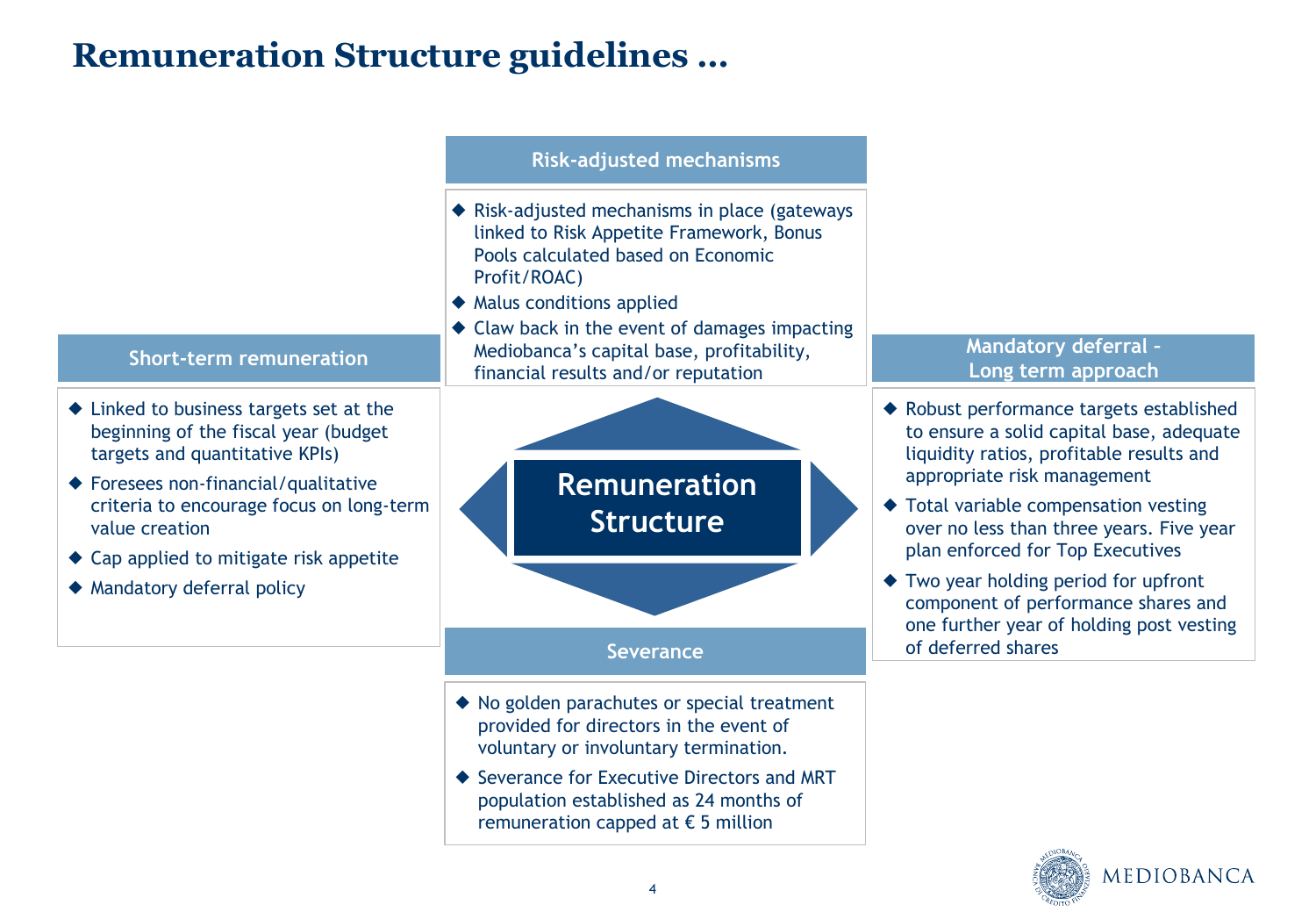## **…with the existing principles of remuneration …**

| <b>Competitiveness</b>                        | Attract and retain talent<br>Guarantee an adequate pay mix                                                                                                                                                   |
|-----------------------------------------------|--------------------------------------------------------------------------------------------------------------------------------------------------------------------------------------------------------------|
| Value merit &<br>performance                  | Variable compensation based on documented, sustained performance<br>Strong link between results and remuneration                                                                                             |
| Avoid "pay for failure"<br>Long term approach | Deferral integral part of variable remuneration subject to performance conditions,<br>malus and claw back clauses<br>Significant equity component in order to align incentives to long term value generation |
| <b>Governance &amp; Compliance</b>            | Structure of remuneration broadly in line with the Italian law, Corporate Governance<br>Code and best market practices (both national and international players)                                             |

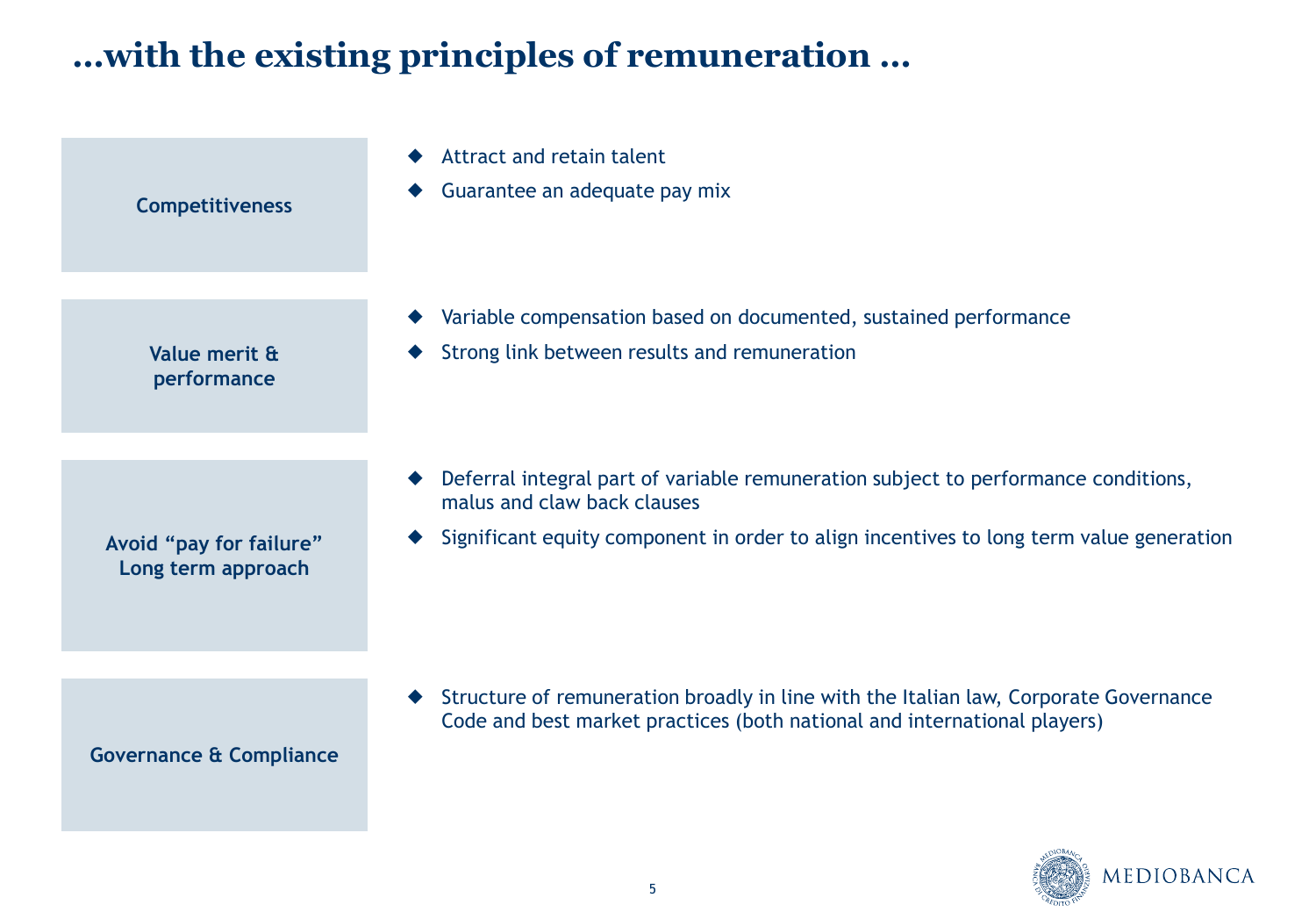## **… implemented through a balanced mix of fixed and variable remuneration (short and long term performance incentives)**

The remuneration structure is in line with global best practices, adopting an adequate balance between fix and variable remuneration in order to avoid risk and short-term behaviour

#### **Executive directors**

- fixed remuneration reflects technical, professional and managerial capabilities
- variable remuneration
	- Annual Bonus
		- accrues only if aligned with established gateways
		- variable remuneration is distributed 50% in cash and 50% in equity (performance shares)
		- 2-year holding period for up-front equity components
		- ◆ 5-year deferral period for 60% of remuneration

#### **Executives**

- $\blacklozenge$  A substantial part of the variable component, up to 60%, is deferred over a three-year time horizon and paid inter alia in the form of equity instruments (performance shares and performance stock option schemes)
- For Top Executives, as for the Executive Directors, 60% of the variable component is deferred over a 5-year time horizon

#### **Performance share plan (reserved to employees)**

- 3-year vesting period
- At least a 1 year holding period post vesting
- All variable remuneration is subject to performance conditions, malus and clawback clauses

| <b>BoD remuneration structure</b> | <b>Composition</b> |
|-----------------------------------|--------------------|
| <b>Executive directors</b>        | Fixed+STI+LTI      |
| Non executive directors           | Fixed              |
| Chairman                          | Fixed              |

| <b>Short Term incentive</b>                                          |         | <b>Parameters</b>                                                                                                     |  |  |  |
|----------------------------------------------------------------------|---------|-----------------------------------------------------------------------------------------------------------------------|--|--|--|
| Operating profit at Group level                                      |         | >0                                                                                                                    |  |  |  |
| Risk Appetite Framework main<br>indicators > regulatory requirements |         | Cet1 ratio, LR, AFR/ECAP, LCR, NSFR,<br>Retail funding ratio                                                          |  |  |  |
| <b>Scorecards</b>                                                    |         | Quantitative and qualitative<br>individual targets                                                                    |  |  |  |
|                                                                      |         |                                                                                                                       |  |  |  |
| <b>Long Term incentive</b>                                           |         | <b>Parameters</b>                                                                                                     |  |  |  |
| Existing but currently not adopted                                   |         | Business Plan 14-16 key targets<br>To be evaluated for the BP 16-18                                                   |  |  |  |
|                                                                      |         |                                                                                                                       |  |  |  |
| <b>Settlement</b>                                                    |         |                                                                                                                       |  |  |  |
| Cash/equity                                                          | 50%/50% |                                                                                                                       |  |  |  |
| <b>Deferred</b>                                                      |         | 40%-60% over 3/5Y                                                                                                     |  |  |  |
| Shares holding period                                                |         | 2y for up-front shares<br>1y for deferred shares (post vesting)                                                       |  |  |  |
| Malus conditions                                                     |         | Group performance, compliance breaches,<br>responsibility for financial losses or reputational<br>damages to the firm |  |  |  |
| Claw back                                                            |         | In case of fraud or willful misconduct                                                                                |  |  |  |
|                                                                      |         |                                                                                                                       |  |  |  |

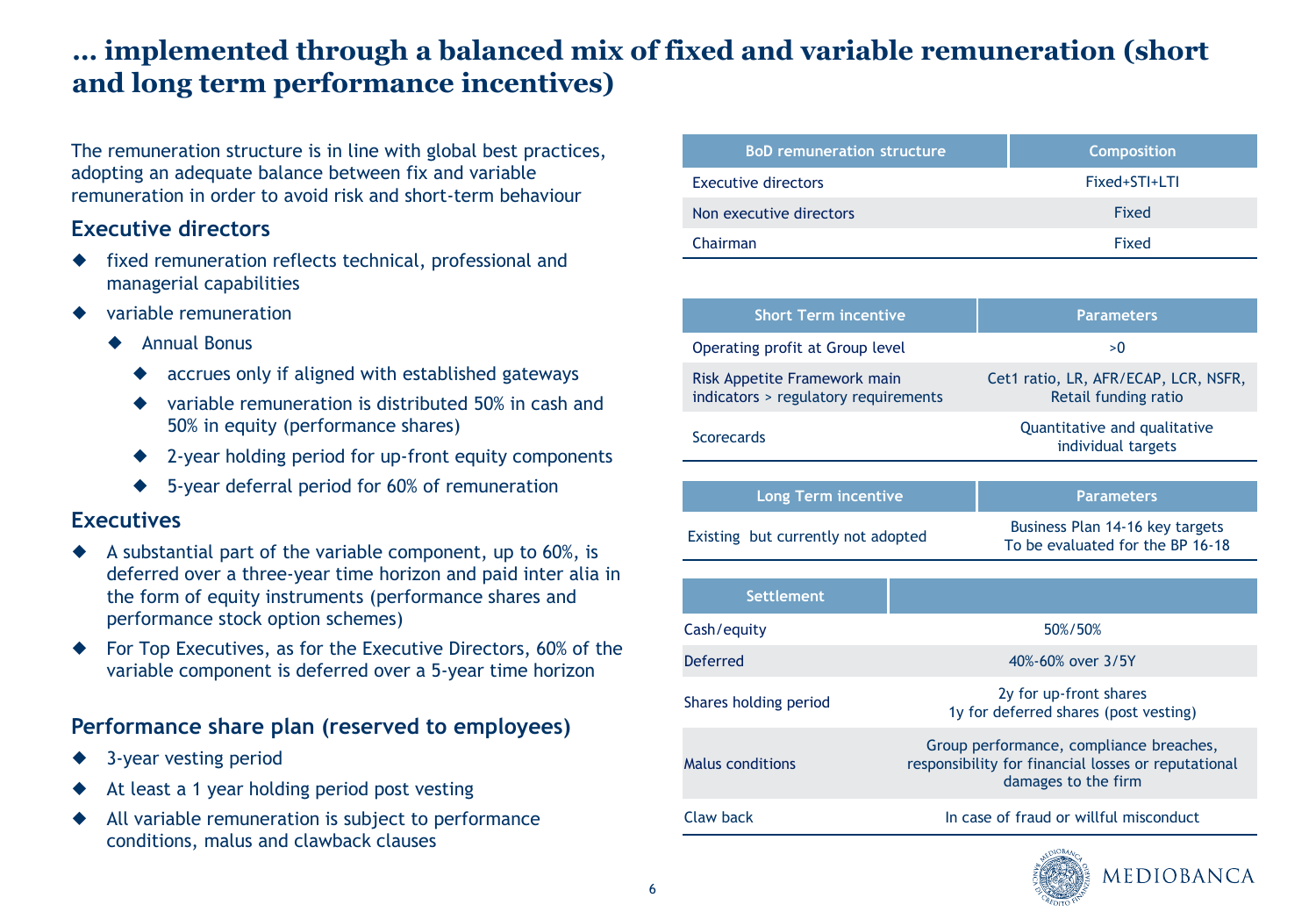## **Bonus pool and correlation between risk and performance**

| <b>Gateways</b>        | The amount determined as an annual bonus pool and its distribution is governed by<br>"gateways"<br>Gateways are based on risk adjusted metrics with a view to guaranteeing long-term,<br>sustainable results and to preserve an adequate capital stability, a robust liquidity profile<br>and to mitigate the Group's future risks                                                                                                                                                                                                                                                                                             |
|------------------------|--------------------------------------------------------------------------------------------------------------------------------------------------------------------------------------------------------------------------------------------------------------------------------------------------------------------------------------------------------------------------------------------------------------------------------------------------------------------------------------------------------------------------------------------------------------------------------------------------------------------------------|
| <b>Bonus pool</b>      | As a reference point to ensure the overall financial sustainability of the global bonus<br>pool for the Group's various business divisions Economic Profit and/or ROAC are used<br>In the Wholesale Banking Division Global Product pools are allocated by the CEO<br>based on scorecards. The primary metric of the scorecards is Economic Profit,<br>secondary quantitative and qualitative metrics calibrate the scorecard result. An<br>overall cap is foreseen<br>Individual allocation is based on documented quantitative and qualitative<br>performance evaluation, with particular attention to aspects of compliance |
| <b>Risk adjustment</b> | The Risk Appetite Framework is the basis of Mediobanca gateways<br>Performance conditions linked to the Group's RAF and risk adjusted product<br>performance foreseen for release of deferred compensation                                                                                                                                                                                                                                                                                                                                                                                                                     |
|                        | Ongoing employee performance evaluation (focus on compliance breach)<br>Long-term consideration<br>Provision for remuneration claw back in the event of financial and/or<br>reputational damage                                                                                                                                                                                                                                                                                                                                                                                                                                |

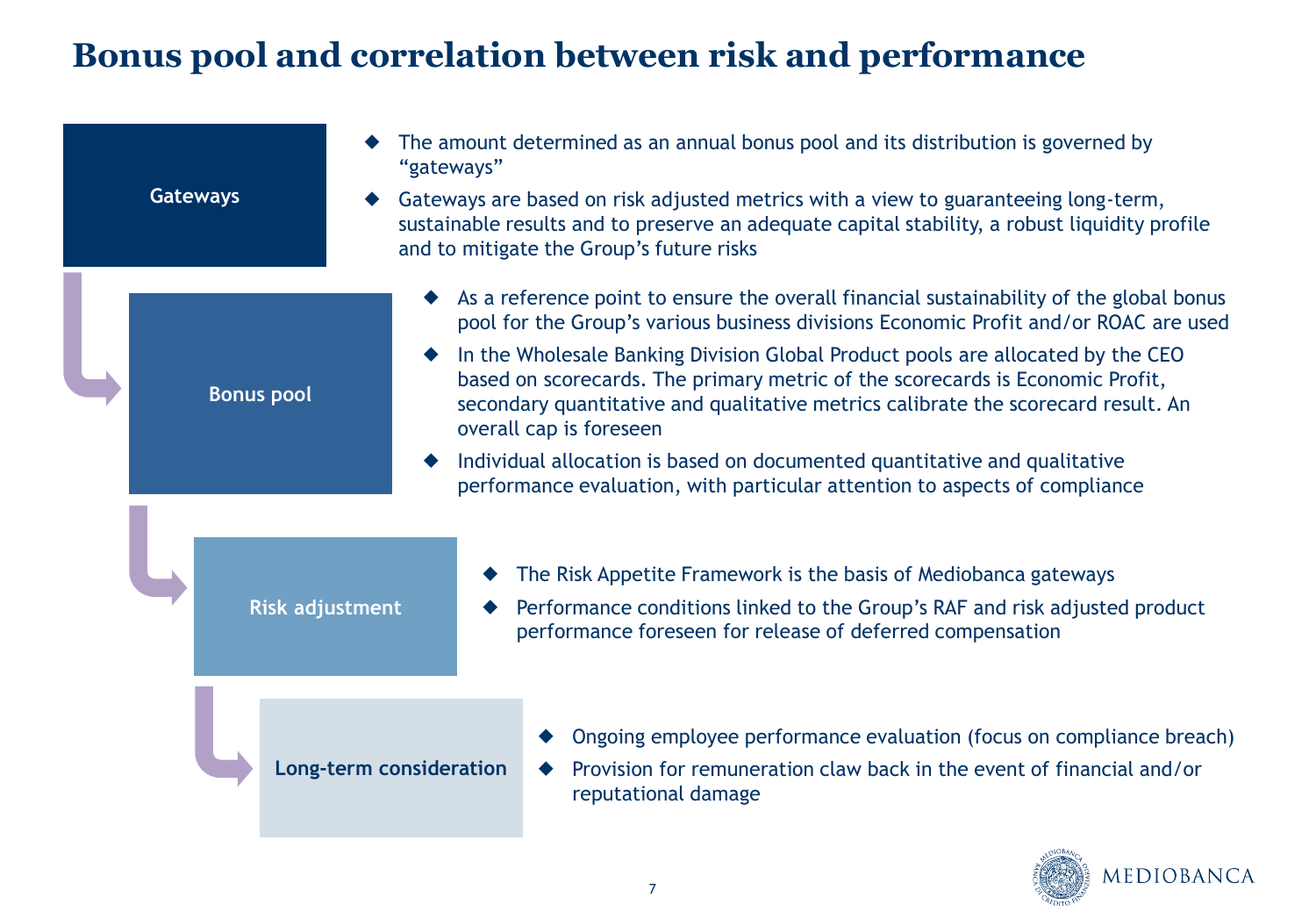## **CRD IV and EBA rules for Identified Staff**

| <b>Identified Staff</b>          | Adoption of criteria for those whose activities have a significant impact on banks' risk profile<br>("Identified Staff") based on the provisions of the EU regulation. Mediobanca periodically<br>assesses its MRT perimeter<br>The Group's identified staff as at 30 June 2016 represents 2% of the total Group staff and are<br>as follows: 78 resources qualified as identified staff, including Executives, Senior<br>Management, Manager of business units and other resources with managerial responsibilities<br>(91 resources including non executive directors)                                                                                                                                                                                                                     |
|----------------------------------|----------------------------------------------------------------------------------------------------------------------------------------------------------------------------------------------------------------------------------------------------------------------------------------------------------------------------------------------------------------------------------------------------------------------------------------------------------------------------------------------------------------------------------------------------------------------------------------------------------------------------------------------------------------------------------------------------------------------------------------------------------------------------------------------|
| <b>Cap Variable Remuneration</b> | In accordance with the European Directive CRD IV, Mediobanca has set a cap on variable<br>remuneration for all employees at 200% of fixed pay<br>The sustainability of this approach is warranted by<br>• Caps on product scorecards and hence on bonus pools even in the case of<br>extraordinary performance<br>◆ Individual variable remuneration cap<br>The rationale of applying the 2:1 Cap is based on sound grounds<br>• The need to maintain adequate flexibility and to minimize fixed costs<br>A Remuneration Policy which aligns interests and encourages the achievement of<br>sustainable results<br>• The need to attract and retain talent in an aggressive market context<br>The desire to reward performance and link individual performance to the results of<br>the bank |
| <b>Guarantees</b>                | Guaranteed bonuses permitted only for the first year of particularly talented new hires<br>Absence of golden parachutes. No special treatment provided for Executive Directors in the<br>event of voluntary or involuntary termination                                                                                                                                                                                                                                                                                                                                                                                                                                                                                                                                                       |
| <b>Severance</b>                 | Severance for Executive Directors and identified staff established at 24 months of<br>remuneration capped at $\epsilon$ 5 million gross                                                                                                                                                                                                                                                                                                                                                                                                                                                                                                                                                                                                                                                      |

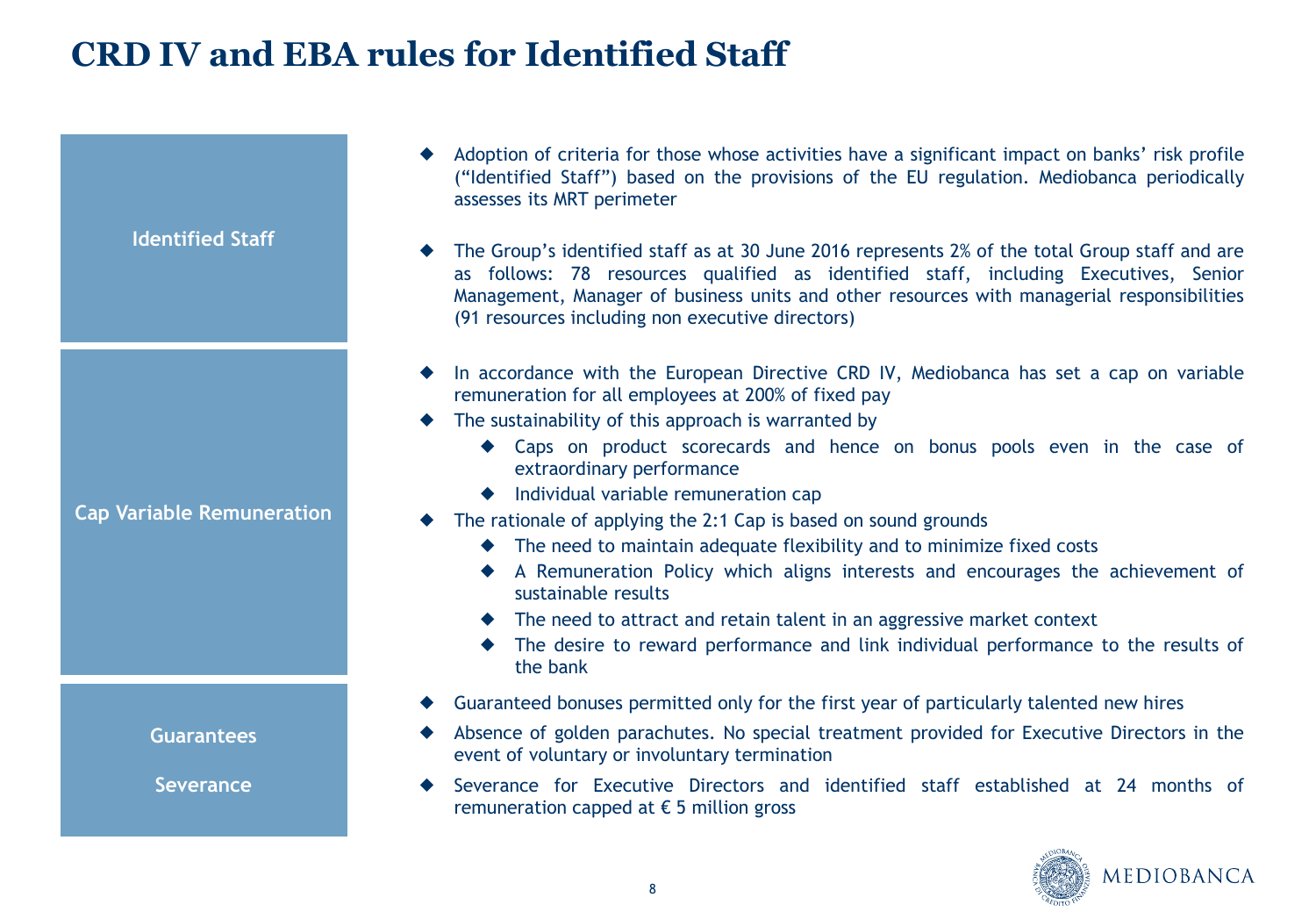## **FY16 Mediobanca (WB and Corporate Centre) bonus pool aligned to Bank results and ….**

- FY16 all gateways met
	- Capital and liquidity ratios enhanced
	- ◆ Positive group gross operating profit
- MB bonus pool -17% YoY due to resilient results on client business although hammered by macros
- Identified staff bonus pool -23% YoY to strengthen pay for performance principle and retain middle management and young talents

#### **Mediobanca (WB – CC) bonus pool evolution (€ m - cost)**



## Group net profit and net profit adjusted<sup>1</sup>  $(\mathbf{E} \mathbf{m})$



## **Net profit adj. and bonus pool evolution (100 rebased)**





*1) Gains/losses from AFS disposals, impairments and positive/negative one-off items excluded, normalized tax rate = 33%*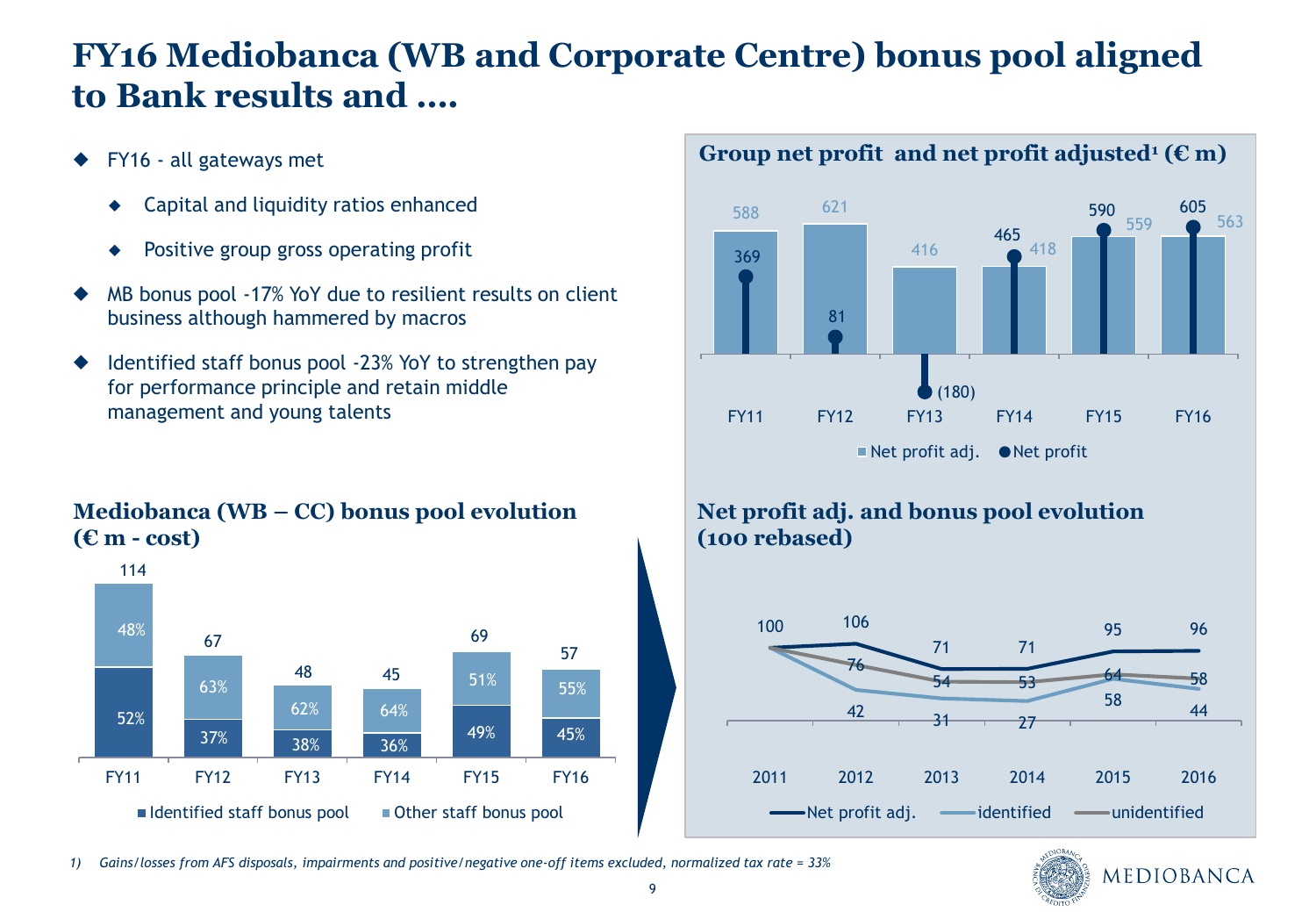## **… long term value creation for Shareholders**

- Mediobanca has achieved growth even in a tough environment:
	- ◆ Acquisitions to boost growth: Cairn Capital and Barclays Italian retail perimeter
	- ◆ Stable cost/income despite material investments, no need for significant restructuring
	- ◆ Stable ROE over the cycle
	- Distinctive and solid NPL indicators (Texas 16%)
	- Solid capital ratios
	- Positive market performance in the last 3Y

#### **Solid capital ratios without K increases (last one in 1998) and with €3bn returned to shareholders<sup>2</sup>…**



- *1) Profit/losses from AFS disposals, impairments and positive one-off items excluded*
- *2) Cash dividends and buy back since 2005 (including FY2016 dividend)*

## **High single-digit normalized profitability<sup>1</sup>…**



#### **Positive market performance over the 3Y BP 14/16**

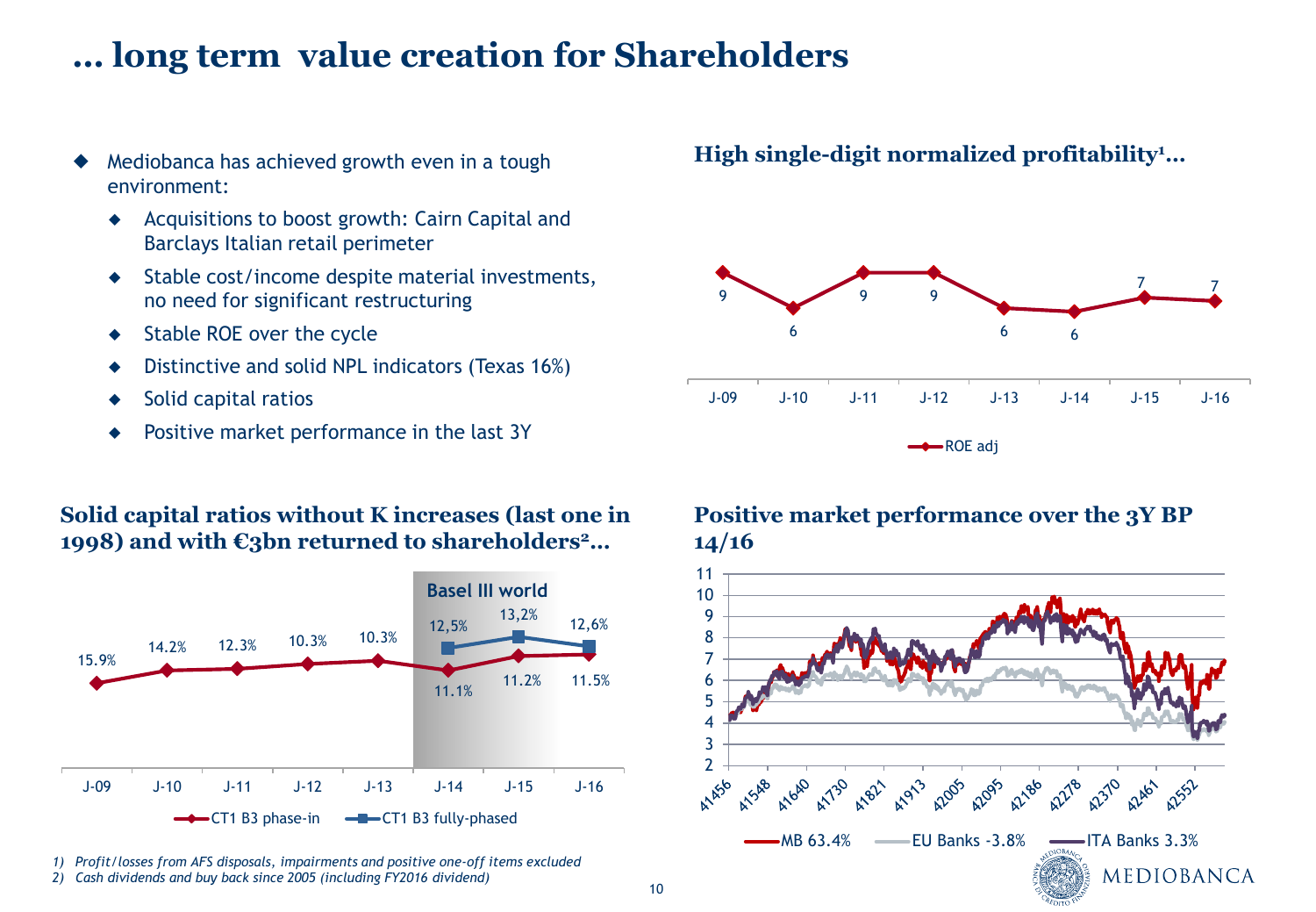## **CEO and General Manager variable compensation**

11

## **CEO compensation and scorecards GM compensation and scorecards**



#### **Total compensation evolution (€ m) Total compensation evolution (€ m)**



| <b>Quantitative goals</b><br>Weight      |     |              | <b>Assessment</b>    |                      |                                            |  |  |
|------------------------------------------|-----|--------------|----------------------|----------------------|--------------------------------------------|--|--|
| Gross ROAC adj. banking<br>activities    | 45% | <b>Below</b> | <b>Almost</b><br>met | Met                  | <b>More</b><br><b>Exceeded</b><br>than met |  |  |
| Group revenues                           | 30% | <b>Below</b> | <b>Almost</b><br>met | Met                  | More<br><b>Exceeded</b><br>than met        |  |  |
| Cost of risk                             | 25% | <b>Below</b> | <b>Almost</b><br>met | Met                  | More<br><b>Exceeded</b><br>than met        |  |  |
| <b>Qualitative goals</b>                 |     |              |                      | <b>Assessment</b>    |                                            |  |  |
| Initiatives in the asset management      |     | <b>Below</b> |                      | Met                  | More than met                              |  |  |
| Increase of WB non-Italian operations    |     |              |                      | More than met<br>Met |                                            |  |  |
| Maintenance of an adequate capital level |     |              |                      | Met                  | More than met                              |  |  |

## **CEO - FY16 Scorecards General Manager - FY16 Scorecards**

| <b>Quantitative goals</b>                  | Weight |                   |                              |            |                  |                 |
|--------------------------------------------|--------|-------------------|------------------------------|------------|------------------|-----------------|
| Gross ROAC adj. banking<br>activities      | 35%    | <b>Below</b>      | <b>Almost</b><br>met         | Met        | More<br>than met | <b>Exceeded</b> |
| Group revenues                             | 15%    | <b>Below</b>      | <b>Almost</b><br><b>p</b> et | Met        | More<br>than met | <b>Exceeded</b> |
| Margin of interest and trading<br>revenues | 25%    | <b>Below</b>      | <b>Almost</b><br>met         | <b>Met</b> | More<br>than met | <b>Exceeded</b> |
| <b>Group Cost/Income</b>                   | 25%    | <b>Below</b>      | <b>Almost</b><br>met         | Met        | More<br>than met | <b>Exceeded</b> |
| <b>Qualitative goals</b>                   |        | <b>Assessment</b> |                              |            |                  |                 |
| Support to CMS platform                    |        |                   |                              |            |                  |                 |
|                                            |        | <b>Below</b>      |                              | Met        | More than met    |                 |
| Group projects enhancement                 |        | <b>Below</b>      |                              | Met        | More than met    |                 |
| <b>Private Banking Division management</b> |        | <b>Below</b>      |                              | Met        | More than met    |                 |

MEDIOBANCA